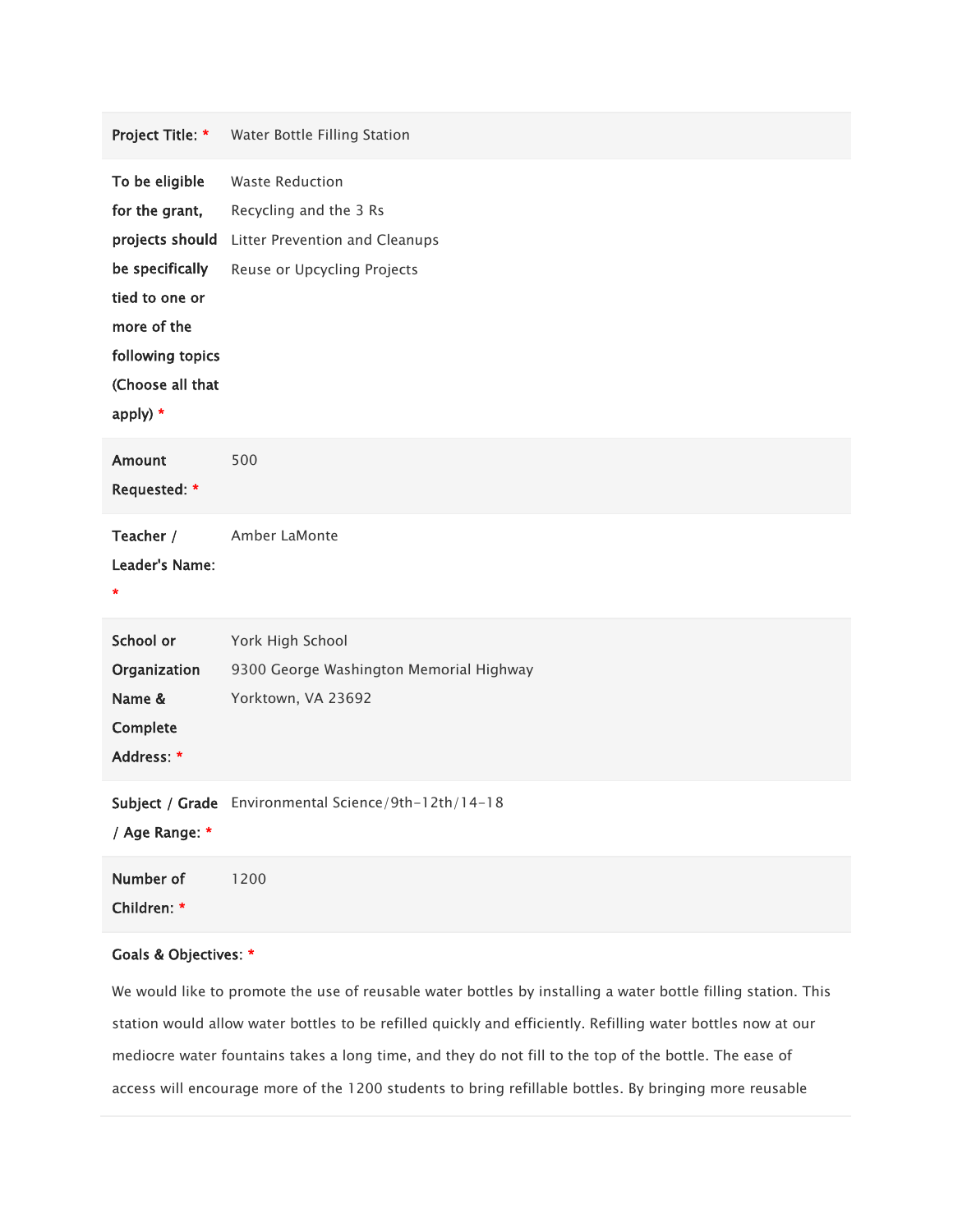water bottles to school, we can decrease the amount of plastic discarded, and encourage reusing through the use of these bottles.

The Standards of Learning Include:

Earth Science 7.e - Renewable & Nonrenewable Resources - environmental costs & benefits Biology 9.e - Ecosystems - the impacts of human activities on ecosystems

## Project Timeline: \*

We began this project in November first by collecting data during lunch blocks as to how many students bring refillable water bottles to school with them on any given day. Then the Green Team Collected additional data by holding a competition between classes called "Bottle of the Classes" on November 24th. This completion was to see how many students are actually able bring reusable water bottles to school. The data was analyzed and York High School experienced a 75% increase in the number of students with reusable water bottles. We would like purchase the water bottle filling station in January and to install the station in February. The Green can provide a summary of details in March 2016.

| Project Budget: * | The water bottle filling stations typically range from \$500-    |
|-------------------|------------------------------------------------------------------|
|                   | 900, depending upon filtration/cooling and vendor. Ideally we    |
|                   | would purchase a cooling, filtering retrofit indoor fountain. At |
|                   | this time we are not applying for any additional grants as the   |
|                   | next one we are aware of from York County Foundation opens       |
|                   | in April. We would decide upon them type to purchase based       |
|                   | on grant money awarded.                                          |
| Name: *           | Amber LaMonte                                                    |

| Email: *                              | alamonte@ycsd.york.va.us                                   |
|---------------------------------------|------------------------------------------------------------|
| <b>Phone Number: *</b>                | $(757)$ 898-0354                                           |
| All information in this annisotion is | By chacking the how and submitting this form I cortify the |

All information in this application is correct. I have reviewed the proposal with above.my school principal or organizational leader. As a condition of accepting the mini-grant money, I understand that I will be required to complete and submit the

By checking the box and submitting this form, I certify the